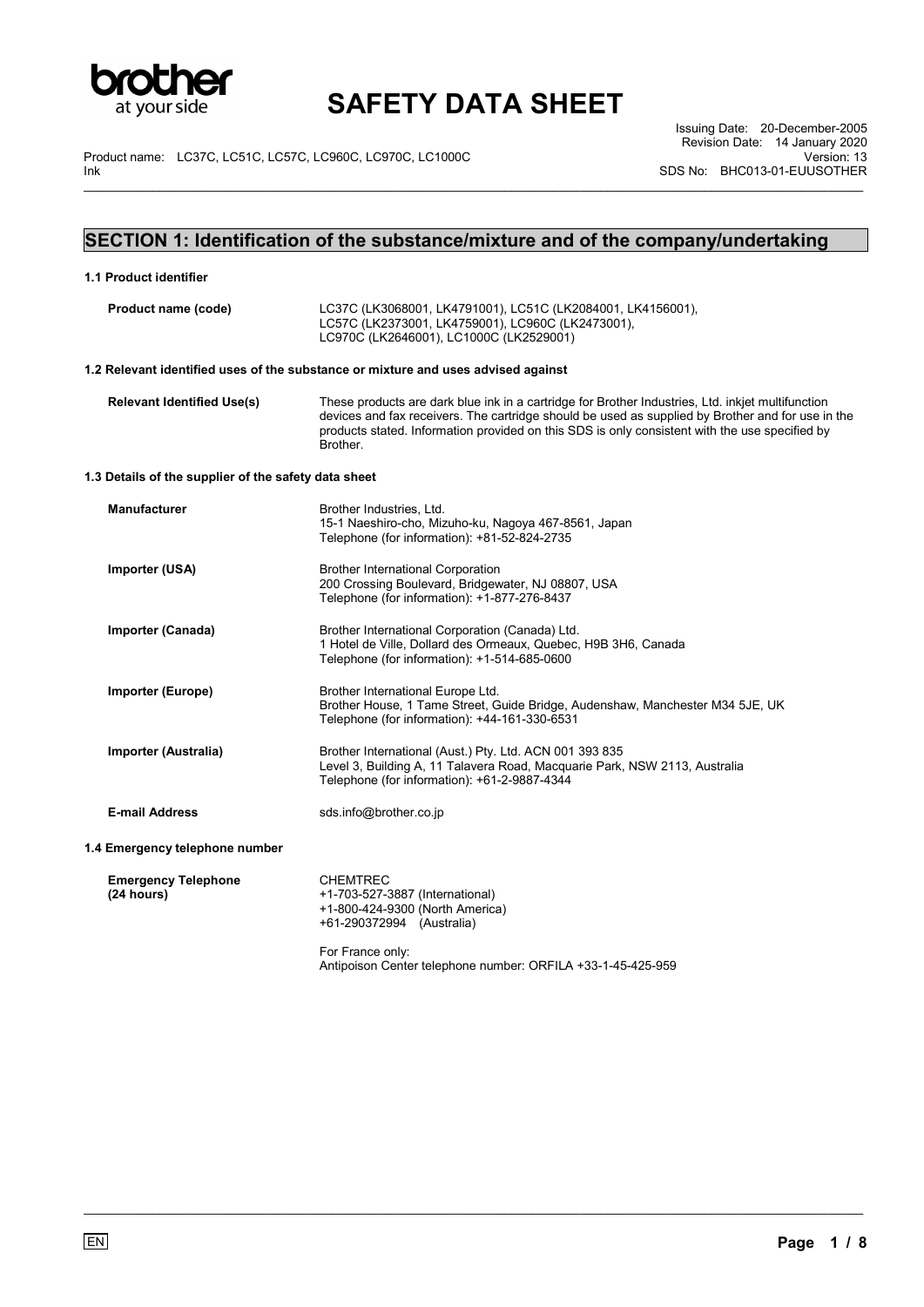

\_\_\_\_\_\_\_\_\_\_\_\_\_\_\_\_\_\_\_\_\_\_\_\_\_\_\_\_\_\_\_\_\_\_\_\_\_\_\_\_\_\_\_\_\_\_\_\_\_\_\_\_\_\_\_\_\_\_\_\_\_\_\_\_\_\_\_\_\_\_\_\_\_\_\_\_\_\_\_\_\_\_\_\_\_\_\_\_\_\_\_\_\_\_\_\_\_\_\_\_\_\_\_\_\_\_\_\_\_\_\_\_\_

Product name: LC37C, LC51C, LC57C, LC960C, LC970C, LC1000C Ink

Issuing Date: 20-December-2005 Revision Date: 14 January 2020 Version: 13 SDS No: BHC013-01-EUUSOTHER

## **SECTION 2: Hazards identification**

**2.1 Classification of the substance or mixture** 

**Classification according to Regulation (EC) No 1272/2008** 

Not classified as hazardous

**Classification according to Directive 1999/45/EC**

Not classified as hazardous

#### **Australia Classification**

Not classified as hazardous according to the criteria of NOHSC

#### **2.2 Label elements**

**Labelling according to Regulation (EC) No. 1272/2008** 

**Hazard pictograms**  None

**Signal Word** None

**Hazard Statements** EUH208 - Contains 1,2-benzisothiazol-3(2H)-one. May produce an allergic reaction.

**Precautionary statements** None

#### **2.3 Other hazards**

This product contains no substance considered to be persistent, bioaccumulating nor toxic (PBT). This product contains no substance considered to be very persistent nor very bioaccumulating (vPvB).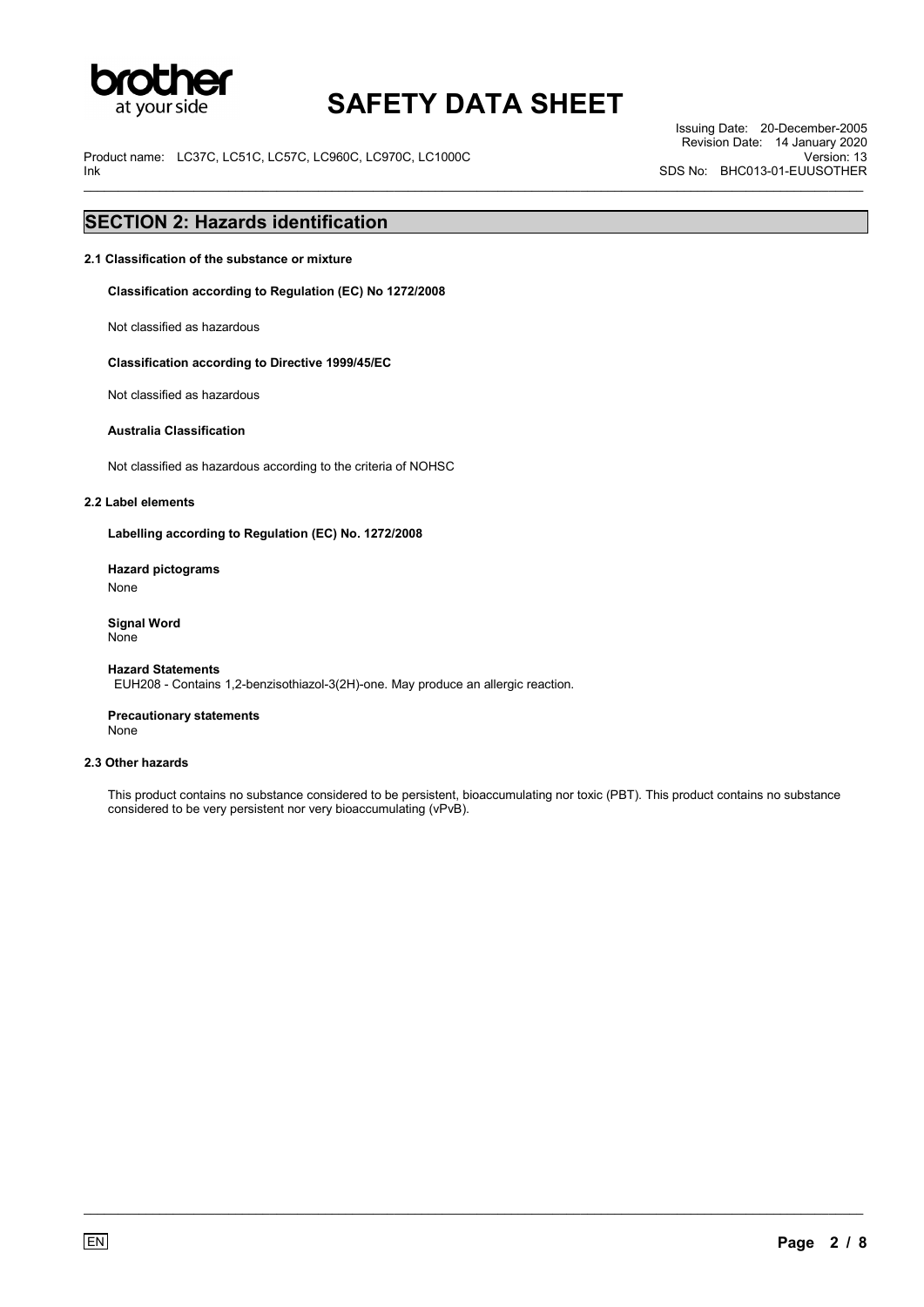

Product name: LC37C, LC51C, LC57C, LC960C, LC970C, LC1000C Ink \_\_\_\_\_\_\_\_\_\_\_\_\_\_\_\_\_\_\_\_\_\_\_\_\_\_\_\_\_\_\_\_\_\_\_\_\_\_\_\_\_\_\_\_\_\_\_\_\_\_\_\_\_\_\_\_\_\_\_\_\_\_\_\_\_\_\_\_\_\_\_\_\_\_\_\_\_\_\_\_\_\_\_\_\_\_\_\_\_\_\_\_\_\_\_\_\_\_\_\_\_\_\_\_\_\_\_\_\_\_\_\_\_

## **SECTION 3: Composition/information on ingredients**

### **3.2 Mixtures**

**Description of the mixture:** Water based inkjet ink (Mixture).

| <b>Chemical Name</b>                                | <b>CAS-No</b> | EC-No     | $w/w$ % | <b>Classification</b><br>(67/548/EEC)             | <b>Classification</b><br>(EU Reg. 1272/2008)                                                                        |
|-----------------------------------------------------|---------------|-----------|---------|---------------------------------------------------|---------------------------------------------------------------------------------------------------------------------|
| Glycerol                                            | $56 - 81 - 5$ | 200-289-5 | 20-30   | Not classified                                    | Not classified                                                                                                      |
| Triethylene glycol monobutyl ether                  | 143-22-6      | 205-592-6 | $1-5$   | Xi: R41                                           | Eye Dam. 1 (H318)                                                                                                   |
| Water                                               | 7732-18-5     | 231-791-2 | 65-75   | Not classified                                    | Not classified                                                                                                      |
| Cyan Dye (Copper Phthalocyanine)<br>derivative dye) |               | 445-470-1 | $<$ 5   | Xi: R41<br>R52/53                                 | Eye Dam. 1 (H318)<br>Aquatic Chronic 3 (H412)                                                                       |
| 1,2-benzisothiazol-3(2H)-one                        | 2634-33-5     | 220-120-9 | < 0.05  | Xn: R22<br>Xi: R41<br>Xi: R38<br>R43<br>$N$ ; R50 | Acute Tox. 4 (Oral), H302<br>Skin Irrit. 2. H315<br>Eye Dam. 1, H318<br>Skin Sens. 1, H317<br>Aquatic Acute 1, H400 |

For the full text of R-phrases and H-Statements see Section 16

### \* Registered

## **SECTION 4: First aid measures**

### **4.1 Description of first aid measures**

| General advice                                                                       | If symptoms persist, obtain medical attention.                                                                                      |
|--------------------------------------------------------------------------------------|-------------------------------------------------------------------------------------------------------------------------------------|
| Inhalation                                                                           | Obtain medical attention. In case of accident by inhalation remove casualty to fresh air and keep at<br>rest.                       |
| Skin contact                                                                         | Remove contaminated clothing immediately and wash affected skin with plenty of water or soap and<br>water.                          |
| Eye contact                                                                          | Obtain medical attention. If substance has got into the eyes, immediately wash out with plenty of<br>water for at least 15 minutes. |
| Ingestion                                                                            | Obtain immediate medical attention. Wash out mouth with water and give 100-200 ml of water to<br>drink.                             |
| 4.2 Most important symptoms and<br>effects, both acute and delayed                   | Skin contact: Repeated and/or prolonged skin contact may cause irritation.<br>Eye contact: May cause eye irritation.                |
|                                                                                      | Ingestion: Ingestion may cause irritation of the gastrointestinal tract. Unlikely route of exposure.                                |
|                                                                                      | Inhalation: Unlikely route of exposure.                                                                                             |
| 4.3 Indication of any immediate<br>medical attention and special<br>treatment needed | Treat symptomatically.                                                                                                              |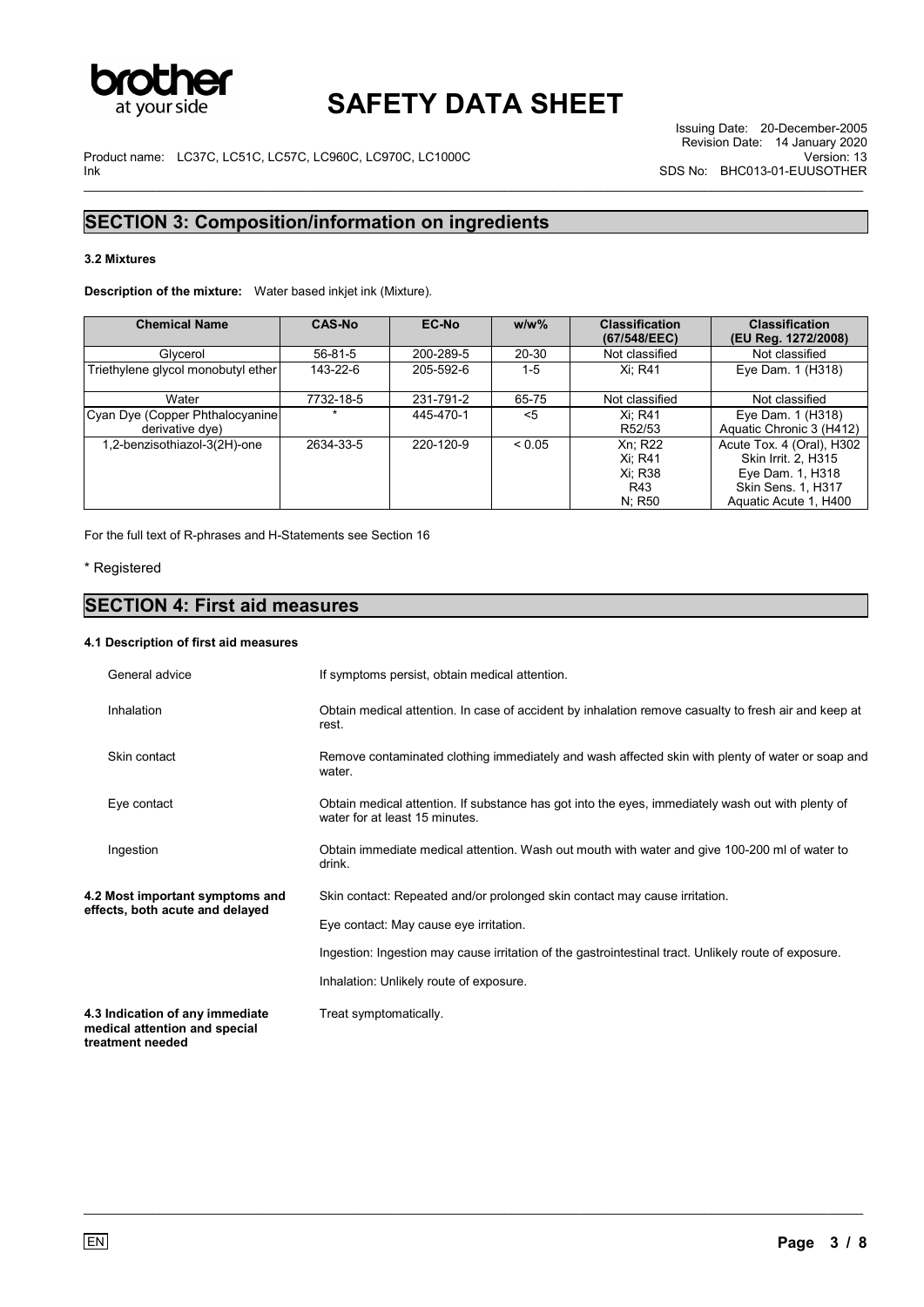

\_\_\_\_\_\_\_\_\_\_\_\_\_\_\_\_\_\_\_\_\_\_\_\_\_\_\_\_\_\_\_\_\_\_\_\_\_\_\_\_\_\_\_\_\_\_\_\_\_\_\_\_\_\_\_\_\_\_\_\_\_\_\_\_\_\_\_\_\_\_\_\_\_\_\_\_\_\_\_\_\_\_\_\_\_\_\_\_\_\_\_\_\_\_\_\_\_\_\_\_\_\_\_\_\_\_\_\_\_\_\_\_\_

Product name: LC37C, LC51C, LC57C, LC960C, LC970C, LC1000C Ink

Issuing Date: 20-December-2005 Revision Date: 14 January 2020 Version: 13 SDS No: BHC013-01-EUUSOTHER

| <b>SECTION 5: Firefighting measures</b>                      |                                                                                                                                                                                                                                                                                                                                                                                                                                             |  |
|--------------------------------------------------------------|---------------------------------------------------------------------------------------------------------------------------------------------------------------------------------------------------------------------------------------------------------------------------------------------------------------------------------------------------------------------------------------------------------------------------------------------|--|
| 5.1 Extinguishing media<br>Suitable Extinguishing Media      | Extinguish preferably with dry chemical, carbon dioxide, water spray, foam.                                                                                                                                                                                                                                                                                                                                                                 |  |
| Unsuitable Extinguishing Media                               | None.                                                                                                                                                                                                                                                                                                                                                                                                                                       |  |
| 5.2 Special hazards arising from the<br>substance or mixture | Thermal decomposition of organic components may result in occurrence of oxides of carbon. Toxic<br>gases may be formed upon combustion and represents a hazard to firefighters. Combustion<br>products: See Section: 10.                                                                                                                                                                                                                    |  |
| 5.3 Advice for firefighters                                  | Use appropriate respirator for carbon monoxide and carbon dioxide. Wear positive pressure self-<br>contained breathing apparatus (SCBA) during the attack phase of firefighting operations and during<br>cleanup in enclosed or poorly ventilated areas immediately after a fire. Personnel not having<br>suitable respiratory protection must leave the area to prevent significant exposure to toxic<br>combustion gases from any source. |  |

## **SECTION 6: Accidental release measures**

| 6.1 Personal precautions, protective<br>equipment and emergency<br>procedures | Ensure adequate ventilation. Avoid contact with eyes.                                                |
|-------------------------------------------------------------------------------|------------------------------------------------------------------------------------------------------|
| 6.2 Environmental precautions                                                 | Prevent substance entering sewers. Washings must be prevented from entering surface water<br>drains. |
| 6.3 Methods and materials for<br>containment and cleaning up                  | Wipe up with absorbent towel Wash with water to remove remaining traces of ink                       |
| 6.4 Reference to other sections                                               | For personal protection: See section 8.<br>For disposal considerations: See section 13.              |

## **SECTION 7: Handling and storage**

| 7.1 Precautions for safe handling                                   | Keep out of the reach of children. Avoid contact with skin and eyes.                                                                                                                                                        |
|---------------------------------------------------------------------|-----------------------------------------------------------------------------------------------------------------------------------------------------------------------------------------------------------------------------|
| 7.2 Conditions for safe storage.<br>including any incompatibilities | Keep away from oxidizing agents.                                                                                                                                                                                            |
| 7.3 Specific end use(s)                                             | These products are dark blue ink in a cartridge for Brother Industries, Ltd. inkjet multifunction<br>devices and fax receivers. This cartridge should be used as supplied by Brother and for use in the<br>products stated. |

## **SECTION 8: Exposure controls/personal protection**

### **8.1 Control Parameters**

### **Occupational Exposure Limits**

| <b>Chemical Name</b>  | Glycerol<br>$56 - 81 - 5$                                                                              |
|-----------------------|--------------------------------------------------------------------------------------------------------|
| <b>ACGIH TLV</b>      | TWA: 10 mg/m <sup>3</sup> mist                                                                         |
| <b>OSHA PEL</b>       | TWA: 15 mg/m <sup>3</sup> mist, total particulate<br>TWA: $5 \text{ mg/m}^3$ mist, respirable fraction |
| <b>European Union</b> |                                                                                                        |
| The United Kingdom    | STEL: $30 \text{ mg/m}^3$<br>TWA: 10 $mg/m3$                                                           |
| France                | TWA: $10 \text{ mg/m}^3$                                                                               |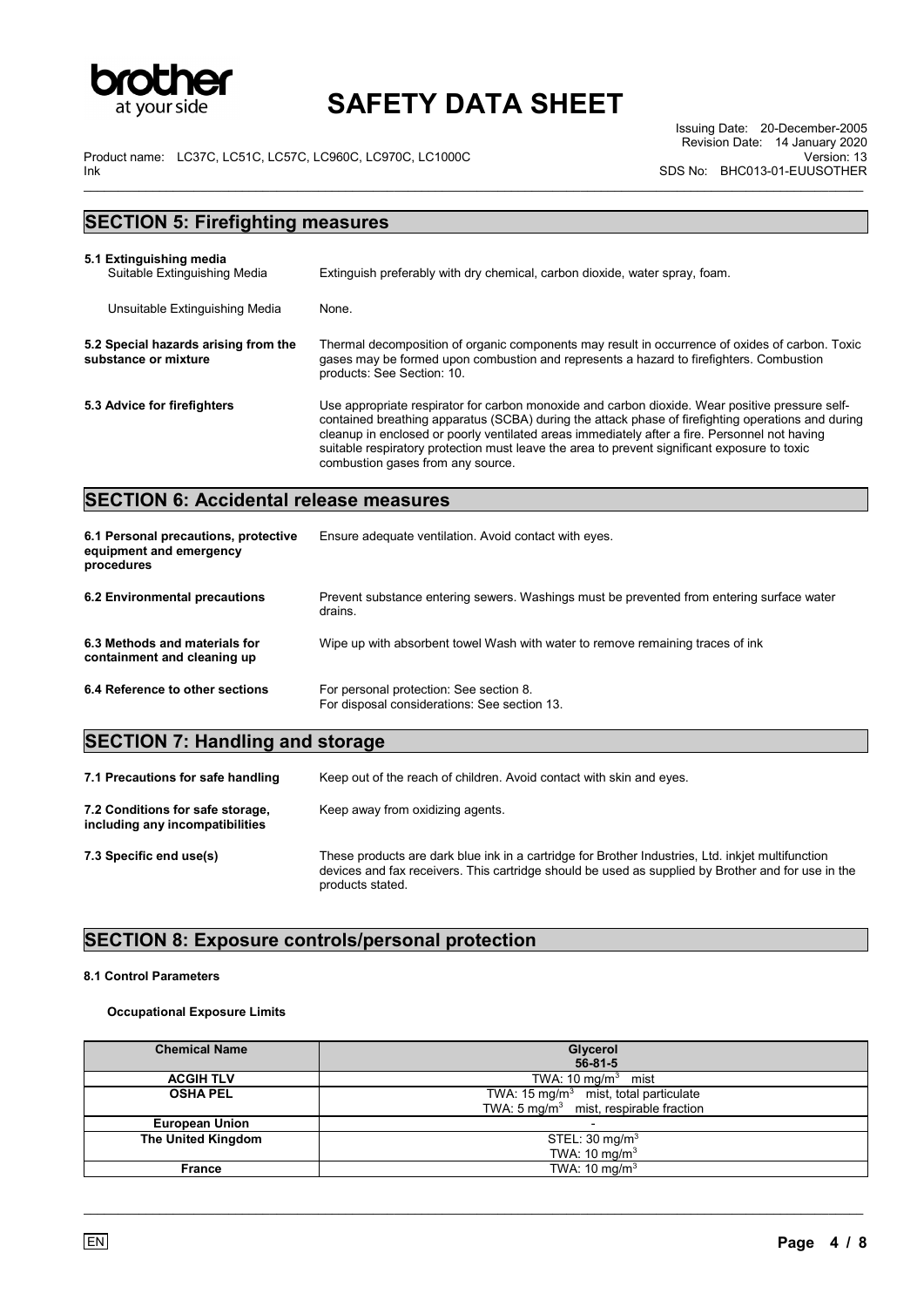

Product name: LC37C, LC51C, LC57C, LC960C, LC970C, LC1000C Ink \_\_\_\_\_\_\_\_\_\_\_\_\_\_\_\_\_\_\_\_\_\_\_\_\_\_\_\_\_\_\_\_\_\_\_\_\_\_\_\_\_\_\_\_\_\_\_\_\_\_\_\_\_\_\_\_\_\_\_\_\_\_\_\_\_\_\_\_\_\_\_\_\_\_\_\_\_\_\_\_\_\_\_\_\_\_\_\_\_\_\_\_\_\_\_\_\_\_\_\_\_\_\_\_\_\_\_\_\_\_\_\_\_

| Spain              | TWA: 10 mg/m <sup>3</sup>             |
|--------------------|---------------------------------------|
| Germany            | TWA: 50 mg/m <sup>3</sup>             |
|                    | Ceiling / Peak: 100 mg/m <sup>3</sup> |
| Portugal           | TWA: 10 mg/m <sup>3</sup>             |
| <b>Finland</b>     | TWA: 20 mg/m <sup>3</sup>             |
| <b>Switzerland</b> | STEL: 100 mg/m <sup>3</sup>           |
|                    | TWA: 50 mg/m $3$                      |
| Poland             | TWA: 10 mg/m <sup>3</sup>             |
| Ireland            | TWA: 10 mg/m <sup>3</sup>             |

#### **8.2 Exposure controls**

| Appropriate engineering controls | Good general ventilation should be sufficient under normal use.                                                                                     |
|----------------------------------|-----------------------------------------------------------------------------------------------------------------------------------------------------|
| Personal protective equipment    | Not normally required. For use other than in normal operating procedures (such as in the event of<br>large spill), the following should be applied: |
| Eye Protection                   | Safety goggles.                                                                                                                                     |
| <b>Hand Protection</b>           | Protective gloves.                                                                                                                                  |
| Skin and body protection         | Long sleeved clothing and long pants.                                                                                                               |
| Respiratory protection           | Large spillages: Wear suitable respiratory protective equipment.                                                                                    |
|                                  |                                                                                                                                                     |

\_\_\_\_\_\_\_\_\_\_\_\_\_\_\_\_\_\_\_\_\_\_\_\_\_\_\_\_\_\_\_\_\_\_\_\_\_\_\_\_\_\_\_\_\_\_\_\_\_\_\_\_\_\_\_\_\_\_\_\_\_\_\_\_\_\_\_\_\_\_\_\_\_\_\_\_\_\_\_\_\_\_\_\_\_\_\_\_\_\_\_\_\_\_\_\_\_\_\_\_\_\_\_\_\_\_\_\_\_\_\_\_\_

### **Environmental Exposure Controls** Avoid release to the environment.

# **SECTION 9: Physical and chemical properties**

## **9.1 Information on basic physical and chemical properties**

| Appearance                                      |                                      |
|-------------------------------------------------|--------------------------------------|
| Physical state                                  | Liquid                               |
| Color                                           | Dark blue                            |
| Odor                                            | Slight                               |
| <b>Odor Threshold</b>                           | No information available             |
| рH                                              | 7 - 9                                |
| Melting point/freezing point                    | - /< -5 °C                           |
| Initial boiling point and boiling range         | > 100 °C                             |
| Flash Point                                     | Not less than 93.3 $^{\circ}$ C      |
|                                                 | (Tag closed cup; Cleveland open cup) |
| Evaporation rate                                | No information available             |
| Flammability (solid, gas)                       | Not applicable                       |
| Upper/lower flammability or explosive<br>limits | No information available             |
| Vapor pressure                                  | No information available             |
| Vapor density                                   | No information available             |
| Relative density                                | 1.0 - 1.1 $(H_2O=1)$                 |
| Solubility(ies)                                 | Soluble (water)                      |
| Partition coefficient: n-octanol/water          | No information available             |
| Auto-ignition temperature                       | $>380$ °C                            |
| Decomposition temperature                       | No information available             |
| Viscosity                                       | 1 - 5 mPa $\cdot$ s                  |
| Explosive properties                            | Not explosive                        |
| Oxidizing properties                            | No information available             |
|                                                 |                                      |

## **9.2 Other information**

No information available.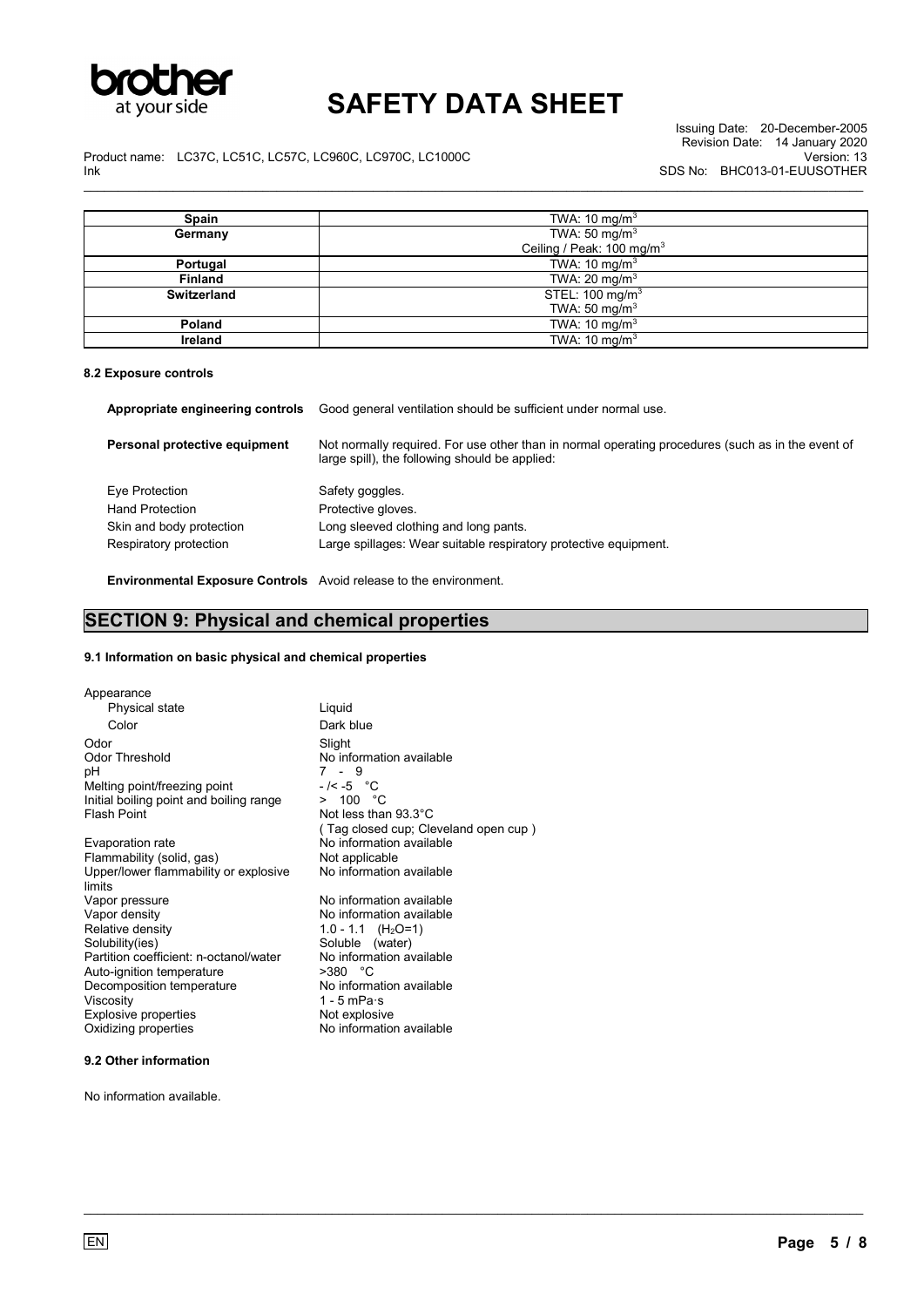

\_\_\_\_\_\_\_\_\_\_\_\_\_\_\_\_\_\_\_\_\_\_\_\_\_\_\_\_\_\_\_\_\_\_\_\_\_\_\_\_\_\_\_\_\_\_\_\_\_\_\_\_\_\_\_\_\_\_\_\_\_\_\_\_\_\_\_\_\_\_\_\_\_\_\_\_\_\_\_\_\_\_\_\_\_\_\_\_\_\_\_\_\_\_\_\_\_\_\_\_\_\_\_\_\_\_\_\_\_\_\_\_\_

Product name: LC37C, LC51C, LC57C, LC960C, LC970C, LC1000C Ink

Issuing Date: 20-December-2005 Revision Date: 14 January 2020 Version: 13 SDS No: BHC013-01-EUUSOTHER

| <b>SECTION 10: Stability and reactivity</b> |                                                                    |  |
|---------------------------------------------|--------------------------------------------------------------------|--|
| <b>10.1 Reactivity</b>                      | No information available.                                          |  |
| 10.2 Chemical stability                     | Stable.                                                            |  |
| 10.3 Possibility of hazardous<br>reactions  | No information available                                           |  |
| 10.4 Conditions to avoid                    | No information available.                                          |  |
| 10.5 Incompatible materials                 | Strong oxidizing agents.                                           |  |
| 10.6 Hazardous decomposition<br>products    | Contains: Carbon monoxide (CO). Carbon dioxide (CO <sub>2</sub> ). |  |

## **SECTION 11: Toxicological information**

### **11.1 Information on toxicological effects**

#### **Acute toxicity**

| Inhalation                        | No information available.                                                                                         |
|-----------------------------------|-------------------------------------------------------------------------------------------------------------------|
| Eye contact                       | No information available.                                                                                         |
| Skin contact                      | No information available.                                                                                         |
| Ingestion                         | $LD_{50}$ > 2500 mg/kg (Method OECD#423)                                                                          |
|                                   |                                                                                                                   |
| <b>Skin corrosion/irritation</b>  | Non-irritant. (Method: OECD#404)                                                                                  |
| Serious eye damage/irritation     | Minimal irritant to the eye. (Method: OECD#405)                                                                   |
| Respiratory or skin sensitisation | It is not a skin sensitizer. (Method: OECD#429)                                                                   |
| <b>Mutagenicity</b>               | Negative. (Method: OECD#471)                                                                                      |
| Carcinogenicity                   | Ingredients of this product have not been classified as carcinogens according to IARC<br>monographs, NTP and OSHA |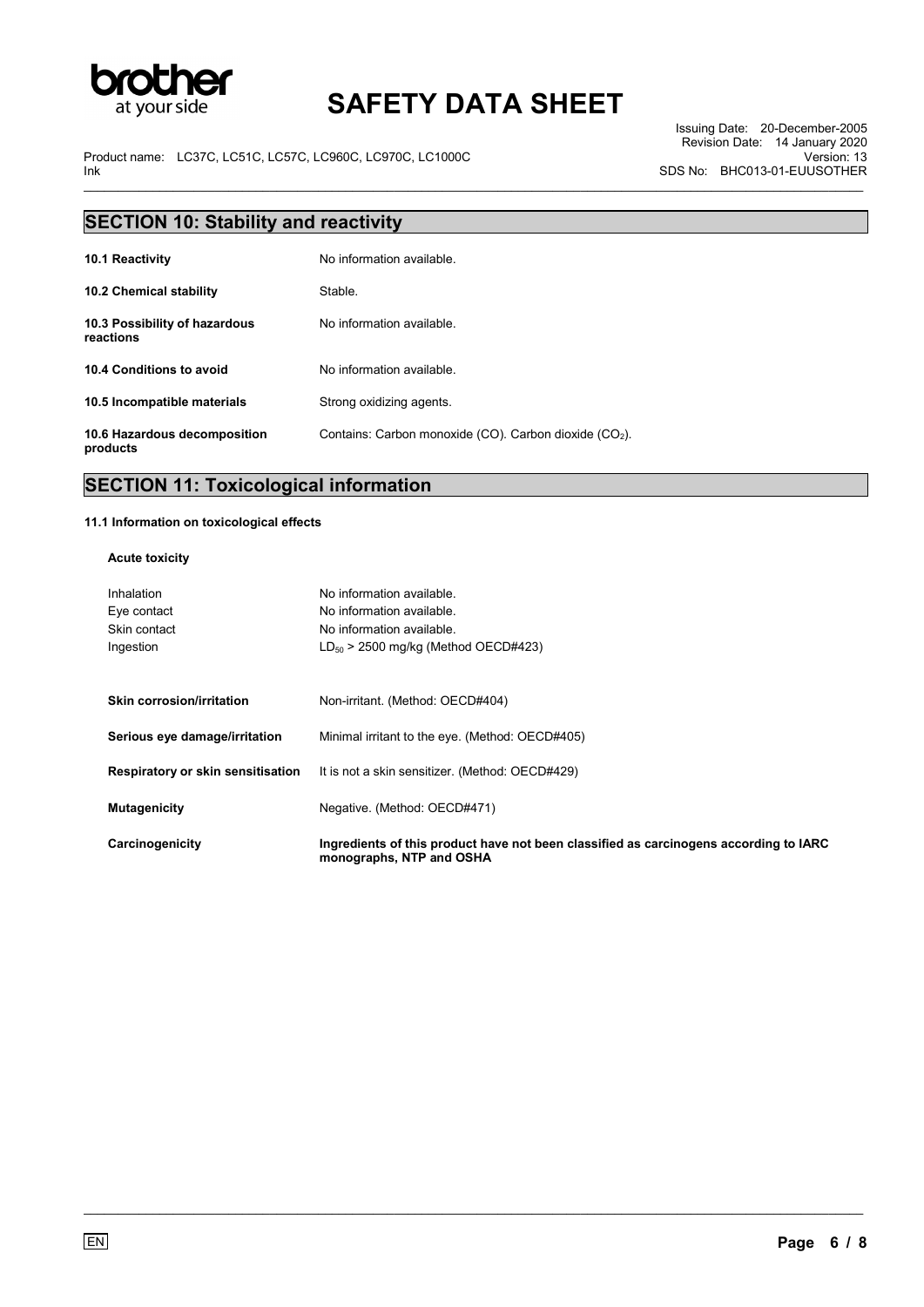

Product name: LC37C, LC51C, LC57C, LC960C, LC970C, LC1000C Ink \_\_\_\_\_\_\_\_\_\_\_\_\_\_\_\_\_\_\_\_\_\_\_\_\_\_\_\_\_\_\_\_\_\_\_\_\_\_\_\_\_\_\_\_\_\_\_\_\_\_\_\_\_\_\_\_\_\_\_\_\_\_\_\_\_\_\_\_\_\_\_\_\_\_\_\_\_\_\_\_\_\_\_\_\_\_\_\_\_\_\_\_\_\_\_\_\_\_\_\_\_\_\_\_\_\_\_\_\_\_\_\_\_

Issuing Date: 20-December-2005 Revision Date: 14 January 2020 Version: 13 SDS No: BHC013-01-EUUSOTHER

## **SECTION 12: Ecological information**

#### **12.1 Toxicity**

| <b>Chemical Name</b>               | <b>Toxicity to algae</b>   | <b>Toxicity to fish</b>                  | Toxicity to daphnia and other<br>aquatic invertebrates |
|------------------------------------|----------------------------|------------------------------------------|--------------------------------------------------------|
| Glycerol                           |                            | $LC_{50}$ : 51 - 57 mL/L 96 h            | $EC_{50}$ : >500 mg/L 24 h                             |
| 56-81-5                            |                            | static (Oncorhynchus mykiss)             | (Daphnia magna)                                        |
| Triethylene glycol monobutyl ether | $EC_{50}$ : >500 mg/L 72 h | LC <sub>50</sub> : 2200 - 4600 mg/L 96 h | $EC_{50}$ : >500 mg/L 48 h                             |
| 143-22-6                           | (Desmodesmus subspicatus)  | static (Leuciscus idus)                  | (Daphnia magna)                                        |
|                                    |                            | $LC_{50}$ : 2400 mg/L 96 h               |                                                        |
|                                    |                            | static (Pimephales promelas)             |                                                        |
|                                    |                            | $LC_{50}$ : 2400 mg/L 96 h               |                                                        |
|                                    |                            | (Pimephales promelas)                    |                                                        |

12.2 Persistance and degradability No information available.

### **12.3 Bioaccumulative potential**

| <b>Chemical Name</b><br>Glvcerol<br>Triethylene glycol monobutyl ether |                                                                                                                                                                                                                | log Pow         |                       |
|------------------------------------------------------------------------|----------------------------------------------------------------------------------------------------------------------------------------------------------------------------------------------------------------|-----------------|-----------------------|
|                                                                        |                                                                                                                                                                                                                | $-1.76$<br>0.51 |                       |
|                                                                        |                                                                                                                                                                                                                |                 | 12.4 Mobility in soil |
| 12.5 Results of PBT and vPvB<br>assessment                             | This product contains no substance considered to be persistent, bioaccumulating nor toxic (PBT).<br>This product contains no substance considered to be very persistent nor very bioaccumulating<br>$(vPvB)$ . |                 |                       |
| 12.6 Other adverse effects                                             | No information available.                                                                                                                                                                                      |                 |                       |

# **SECTION 13: Disposal considerations**

**13.1 Waste treatment methods** Dispose of in accordance with Federal, State, and local regulations.

\_\_\_\_\_\_\_\_\_\_\_\_\_\_\_\_\_\_\_\_\_\_\_\_\_\_\_\_\_\_\_\_\_\_\_\_\_\_\_\_\_\_\_\_\_\_\_\_\_\_\_\_\_\_\_\_\_\_\_\_\_\_\_\_\_\_\_\_\_\_\_\_\_\_\_\_\_\_\_\_\_\_\_\_\_\_\_\_\_\_\_\_\_\_\_\_\_\_\_\_\_\_\_\_\_\_\_\_\_\_\_\_\_

## **SECTION 14: Transport information**

Not classified according to the United Nations "Recommendations on the Transport of Dangerous Goods"

| 14.1 UN Number                                                                      | None           |
|-------------------------------------------------------------------------------------|----------------|
| 14.2 UN proper shipping name                                                        | None           |
| 14.3 Transport hazard class(es)                                                     | None           |
| 14.4 Packing Group                                                                  | None           |
| 14.5 Environmental hazards                                                          | None           |
| 14.6 Special precautions for user                                                   | None           |
| 14.7 Transport in bulk according to<br>Annex II of Marpol 73/78 and the IBC<br>Code | Not applicable |

Not regulated under DOT, IMDG, IATA.